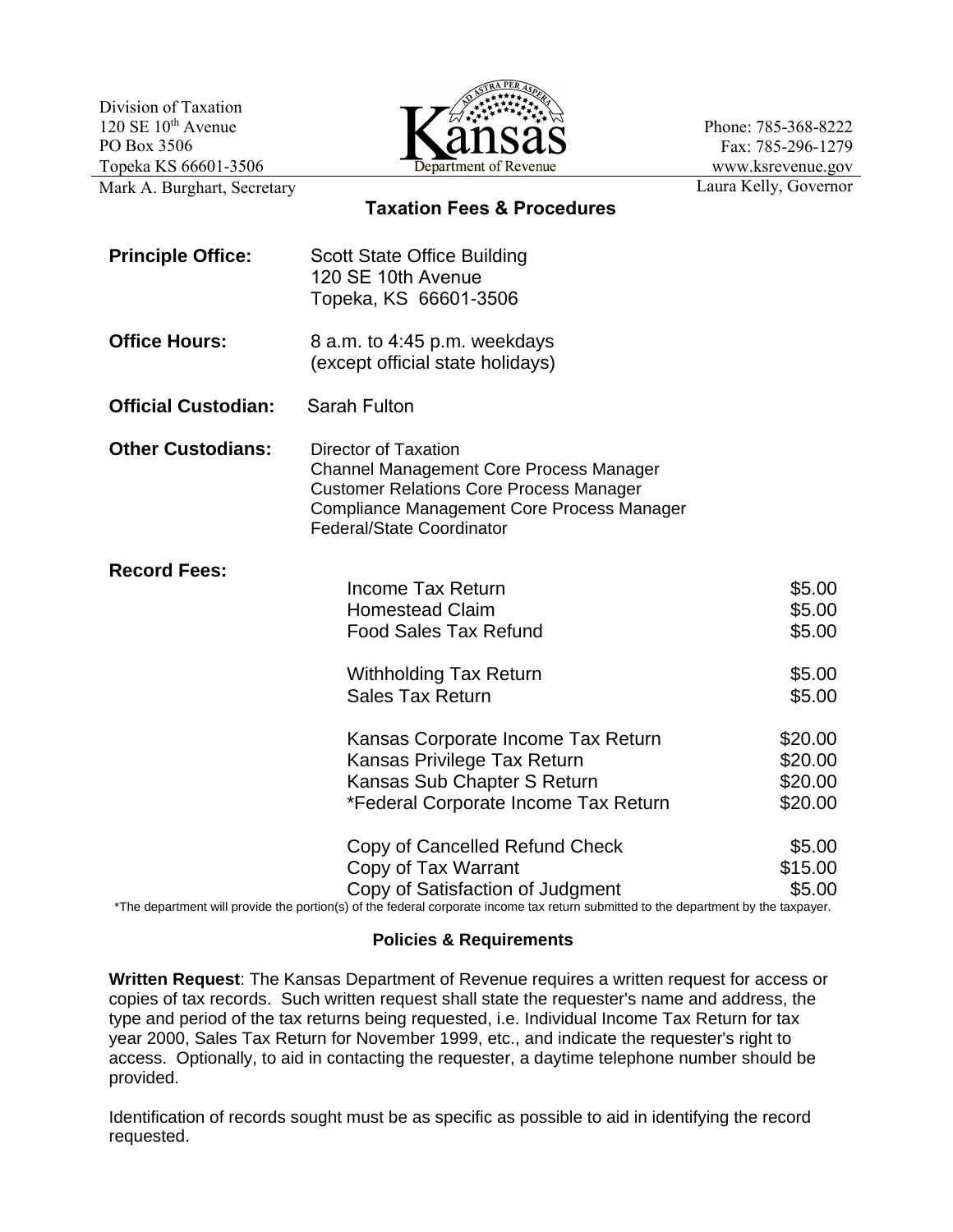A Social Security Number (SSN) or federal employee identification number (FEIN) should be provided so that the department can properly identify the requested tax record(s).

Income tax and excise (sales) tax records are considered confidential pursuant to K.S.A. 79- 3234 and K.S.A. 75-5133 respectively. Generally, a requester has a right to access tax records if they:

- are requesting a copy of their own tax return;
- have power of attorney (POA) for the taxpayer and submit a copy of the POA with the request;
- are an authorized agent of the taxpayer; or
- have provided a "proper judicial order", such as a subpoena, to the Official Records Custodian, requesting that the Kansas Department of Revenue produce such records.

Requests will be honored for documents in existence at the time of the request. Documents may not be requested prospectively.

**Request Forms**: The Kansas Department of Revenue has developed the following record request form:

• DO 41 Request for copy or Access (Kansas Tax Records)

A copy of this form is available on the Kansas Department of Revenue Web site at www.ksrevenue.org.

This form was designed to assist the requester in submitting all the necessary information so that the department can determine the requester's right to access. Written requests submitted to the department in other formats will not be denied; however, the department may need to gather additional information.

**Response Time**: The agency will act on requests as soon as possible; however, if it appears it will take some time to provide records or notification of fees is required, a response will be provided within three business days of the request, estimating fees and providing further information regarding the agency's ability and plans to provide the requested records.

**Fees**: The fees were set in accordance with K.S.A. 74-2022, which authorizes the Secretary of Revenue to "fix, charge and collect fees to provide access to or to furnish copies of data constituting public records in the vehicle information processing system (VIPS), the Kansas computer assisted mass appraisal system (KS CAMA) and other electronic database systems of the Department of Revenue. All such fees shall be fixed in order to recover all or part of the costs incurred to operate, maintain and improve the specific electronic database system in which the data are stored or maintained, including the costs incurred to provide access to or furnishing copies of such data. The fees fixed pursuant to this section shall not be subject to the provisions of K.S.A. 45-219 and amendments thereto."

The agency reserves the right to require any fixed fees for access to or copies of tax records be received before work is performed to produce the records in order to insure payment. If necessary, the agency will provide an estimate of fees to be charged prior to providing records, and where such estimate is provided, fees actually charged shall not exceed such estimate. Fees may be waived at the discretion of the Secretary of Revenue, Official Records Custodian or the Division Directors. Criteria for waiver include but are not limited to the size and clarity of the request, availability of records, difficulty and time required to access the records and whether the use or distribution of the records is determined, by the Secretary of Revenue or custodians, to significantly benefit the Kansas Department of Revenue and/or the general public.